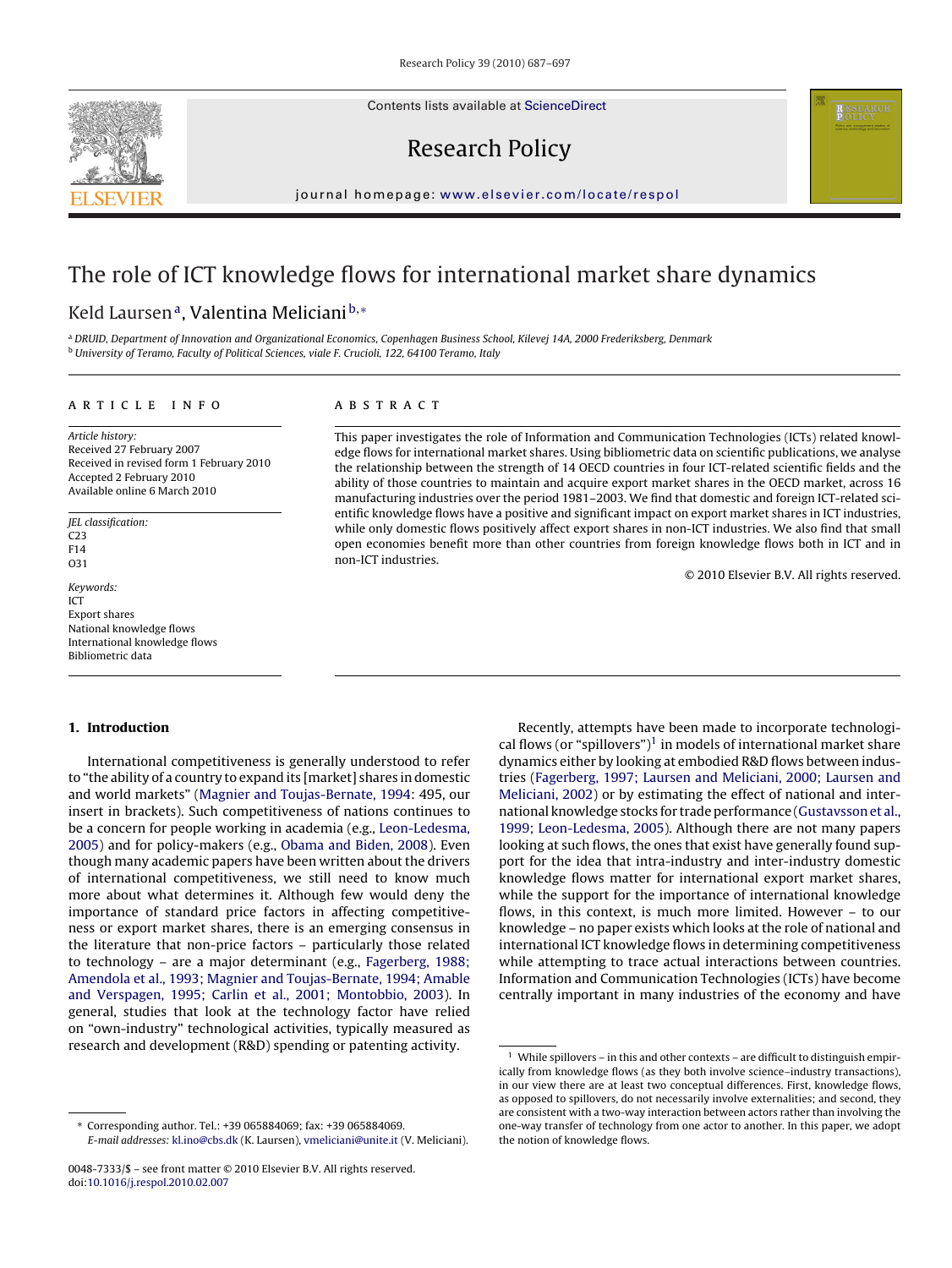<span id="page-1-0"></span>a growing impact on the organisation of economic activity, due to the ample range of applications of the technologies. Moreover, in terms of types of technology diffused within and across nations, the ICT industries are the main sources of technology acquired in most developed countries ([Papaconstantinou et al., 1998\).](#page-10-0) However, capturing the importance and impacts of ICTs is always not straightforward ([OECD, 2005\).](#page-10-0) We combine research on the impact of technology on international economic performance with the bibliometric approach pertaining to the localized geographical reach of the benefits of scientific research (e.g., [Jaffe et al., 1993; Hicks](#page-10-0) [et al., 1994; Audretsch and Feldman, 1996; Agrawal and Cockburn,](#page-10-0) [2003\).](#page-10-0)2 More specifically, this paper is concerned with the importance of national and international science-based ICT knowledge flows for the ability of OECD countries to maintain or acquire export market shares at the industry level.

The basic idea is to use the science-production relevance matrix, constructed by [Laursen and Salter \(2005\).](#page-10-0) Based on publications by private business firms, the relevance of four ICT-related scientific fields for 16 manufacturing industries is conjectured. The procedure hinges on the assumption that when firms in particular industries publish papers in particular fields of science then they do it – at least partly – because they have, and wish to maintain, an "absorptive capacity" in the relevant scientific fields. In other words, we assume that firms from an industry that publishes in some fields will make use of knowledge developed within the same fields. Using this relevance scheme, we analyse the relationship between the strength of 14 OECD countries in four ICT-related scientific fields and the ability of those countries to maintain and acquire export market shares in the OECD market, across 16 manufacturing industries over the period 1981–2003. Among other variables, unit labour costs, the exchange rate and "own industry" technological activity are controlled for, while using a dynamic panel data model. The data used for the study are drawn from the ISI National Indicators, SPRU BESST, US Patent Office and from the OECD STAN databases.

The idea of the present paper is not only to look at domestic sources of ICT-related knowledge, but also to try to assess the importance of international scientific knowledge flows in ICTs for the ability of OECD countries to maintain or acquire market shares at the 16 industry level. However, for calculating such flows of international scientific knowledge, country-level weights are needed in order to determine the importance of each country as a knowledge source to any of the other countries in the analysis. In this context we are using data on international co-publications in ICT fields of science across 23 partner countries. The key assumption here is that the more the scientists of a given country collaborate with scientists of another country, the more is drawn from the science-base of the foreign country.

The main findings of the paper support the important role played by both domestic and foreign ICT-knowledge flows for international market share dynamics. However, we also find that the importance of such flows varies across industries (ICT and non-ICT industries) and across countries. In particular, small open economies benefit significantly more than other countries from foreign knowledge flows.

The paper is structured as follows. Section 2 contains a discussion of the existing theoretical and empirical literature on the role of technology and ICT-related knowledge flows for competitiveness. Section [3](#page-3-0) describes the data and the construction of the knowledge flow variables, while Section [4](#page-5-0) depicts the empirical specification

and econometric methodology. In Section [5](#page-7-0) our estimations are presented and discussed. Finally, Section [6](#page-9-0) concludes.

# **2. The role of ICT-related knowledge flows for international market shares**

#### 2.1. Theory

In the standard specification, the quantity of export demand is modelled as a function of three factors: the level of income in the importing region; the price of the imported good; and the price of domestic substitutes [\(Goldstein and Khan, 1978; Magnier](#page-10-0) [and Toujas-Bernate, 1994; Leon-Ledesma, 2005\).](#page-10-0) Accordingly, one would expect relative prices to be a central determinant. However, the well-known "Kaldor paradox" is based on the finding ([Kaldor,](#page-10-0) [1978\) t](#page-10-0)hat the fastest growing countries in terms of exports shares also experienced the highest rise in unit labour costs. Although later research (e.g., [Magnier and Toujas-Bernate, 1994; Laursen and](#page-10-0) [Meliciani, 2000; Carlin et al., 2001\)](#page-10-0) has shown that unit labour costs can help explain export shares with the expected negative sign, relative prices – as proxied by unit labour costs – are far from being able to explain a lion share of countries export shares in most industries. In the standard literature, other non-price influences are lumped together in the income elasticises of imports and exports. Here, a higher than average income elasticity of exports implies that a country will benefit more than others from growth of world income.

The determinants of this elasticity may, however, be many [\(McCombie and Thirlwall, 1995\),](#page-10-0) but common to most of them is that they are based on technological advantages as a result of investments in R&D. It may reflect the commodity composition of the vector of exports, as some industries experience higher than average demand growth, as income increases. In particular, hightech products typically have a higher than average demand growth [\(Amable and Verspagen, 1995\).](#page-9-0) In this paper, however, we focus on drivers of international export competitiveness at the industrylevel, so we can discount this effect. More pertinent to this paper, the elasticity may also reflect the quality of the exported goods; either/or in terms of a higher reliability of the goods or in terms of the new and better features resulting from product innovations, so that countries with superior products gain market share over other countries. A supply-side explanation ([Krugman, 1989,](#page-10-0) p. 1039) pertains to the possibility that fast growing countries expand their export market shares, not by reducing their relative prices, but by expanding the range of goods they produce as their economies grow. Although Krugman does not seriously endogenise product variety (it is assumed to be proportional to the labour force), it is likely to be a function of investments in innovation [\(Leon-Ledesma, 2005\).](#page-10-0) All of thesemechanisms suggest that a given country's level of technology should affect the country's market share in terms of gains or losses. As mentioned in the introduction to this paper, there is plenty of empirical support to back up this claim.

Recently, theoretical and empirical models have begun to incorporate international knowledge flows as determinants of export performance. Since technology can be nationally produced or available through international knowledge flows, the export demand function will also depend on the national and international stock of knowledge. Provided the arguments concerning the expected positive effect of national knowledge leading to increased exports, the impact of foreign knowledge is ambiguous ([Leon-Ledesma,](#page-10-0) [2005\).](#page-10-0) There is a negative effect: an increase in foreign knowledge increases the market share of foreign firms reducing national exports. However, there is also a positive effect: an increase in foreign knowledge may increase knowledge flows and may hence

<sup>&</sup>lt;sup>2</sup> Note that although we look at science-based knowledge flows, based on scientific journal publication, this does not imply that all of this research is produced at universities. To be sure, employees of private firms often publish in scientific journals, also in the field of ICT (see, [Rosenberg, 1990\).](#page-10-0)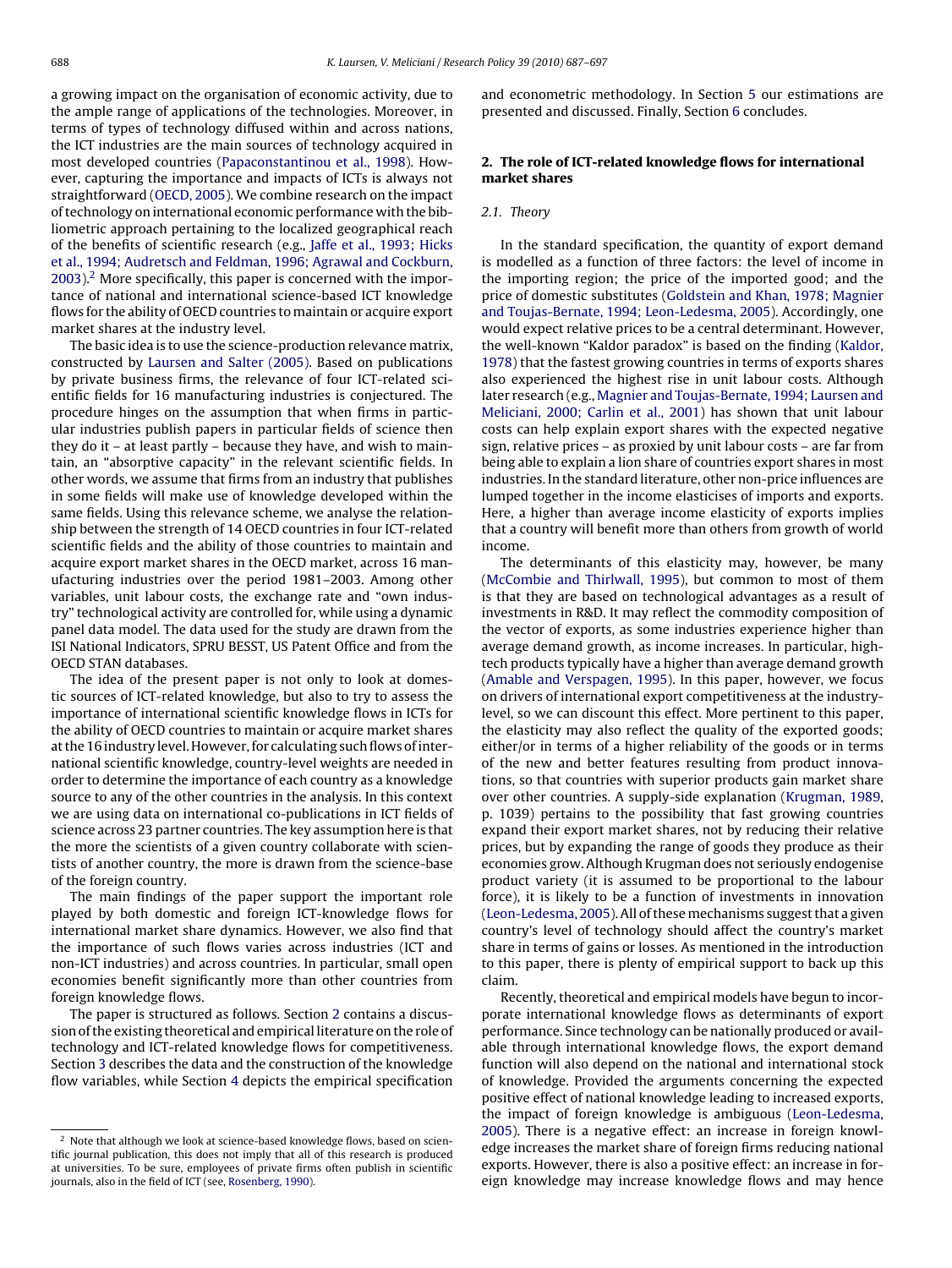<span id="page-2-0"></span>enhance exports through a higher reliability of the goods, new features or through an increased product variety of products produced at home. In other words, domestic firms may use knowledge initially produced abroad to enhance their own knowledge production, which should in turn, lead to higher exports.

In this paper, our aim is to analyse the specific effect of national and international science-based ICT knowledge flows on export competitiveness. As mentioned above ICT can be considered pervasive technologies (or General Purpose Technologies; GPTs), which may affect the organisation of production in all industries of the economy. For that reasons we will briefly discuss the properties of GPTs. One of the fundamental insights provided by [Schumpeter](#page-10-0) [\(1939\)](#page-10-0) is that technological innovations are not evenly distributed over countries, industries and time. Extending on this insight, neo-Schumpeterian authors, using a historical approach, introduced the concept of a techno-economic paradigm in the 1980s. The concept has been used to refer to a set of guiding principles, which become managerial and engineering common sense for each major phase of development ([Freeman and Perez, 1988\).](#page-10-0) A change in paradigm carries with it many clusters of radical and incremental innovations and has pervasive effects throughout the economy, spreading from the initial industries where it takes place to the whole economy. Such characteristics may be found in different waves of development in coal, steel, oil, and nowadays in microelectronics and telecommunications.

More recently, economists have made attempts to formalise the introduction and effects of pervasive technologies, under the label General Purpose Technologies (GPTs) ([Bresnahan and](#page-9-0) [Trajtenberg, 1995; Helpman, 1998; Aghion et al., 2002\).](#page-9-0) GPTs are radical new ideas or techniques that have the potential for important impacts on many industries in an economy. Bresnahan and Trajtenberg identified three key characteristics of GPTs: pervasiveness (they are used as inputs by many downstream industries), technological dynamism (inherent potential for technical improvements), and "innovational complementarities" with other forms of advancement (meaning that the productivity of R&D in downstream industries increases as a consequence of innovation in the GPT).

The recent ICT "revolution" can be seen to be one such GPT, since today, computers and related equipment are used in most industries of the economy—if not directly incorporated into the products of ICT or non-ICT-industries. ICTs have also displayed a substantial level of technological dynamism spurring not only radical improvement in computational capacity (following Moore's Law), but also a successive wave of new technologies (ranging from the semiconductor to the Internet). Moreover, ICTs have seriously facilitated new ways of organising firms, including the decentralisation of decision making, team production, etc. [\(Milgrom and](#page-10-0) [Roberts, 1990; Brynjolfsson and Hitt, 2000; Bresnahan et al., 2002\).](#page-10-0) Thereby ICTs have clearly exhibited innovational complementarities with other forms of advancement.

One of the main issues analysed within the GPT literature has to do with the attempt to understand why GPTs are most often – if not always – slow in fulfilling their potential for increasing economic performance. While the GPT literature arguably is focussed on general mismatches (such as the "Solow-paradox") with respect to GPTs, the arguments can be extended to assist in explaining why some countries have more problems in adopting a GPT as compared to others, since the potential mismatches may be weaker or stronger from country to country. As a consequence, countries' ability to achieve better than average economic performance, including growth in export market shares is likely to be linked to the extent to which they are able to produce and use ICTs. In particular – and despite the possibility of a countervailing negative effect of knowledge flows – we expect that domestic firms may use not only ICT knowledge produced at home, but also ICT knowledge produced

abroad, to enhance their own knowledge production, which should in turn, lead to higher export market shares.<sup>3</sup>

## 2.2. Previous empirical findings

Within the "technology-gap" literature on international trade, [Soete \(1981\)](#page-10-0) initiated the research tradition looking at the role of own-industry technology for market shares ("international competitiveness"). Subsequently, a substantial amount of contributions have provided more sophisticated econometric analyses on this issue, also in a dynamic context (e.g., [Fagerberg, 1988;](#page-9-0) [Amendola et al., 1993; Magnier and Toujas-Bernate, 1994; Amable](#page-9-0) [and Verspagen, 1995; Verspagen and Wakelin, 1997; Anderton,](#page-9-0) [1999; Carlin et al., 2001; Montobbio, 2003\).](#page-9-0) As mentioned in the introduction, recent attempts have been made to also incorporate technological flows in models of market share dynamics either by looking at embodied R&D flows between industries or by estimating the effect of national and international knowledge stocks for trade performance.

[Fagerberg \(1997\)](#page-10-0) examines the effect of domestic and foreign R&D on export market shares, in a pure cross-section (for the year 1985), using a combination of OECD input–output tables and R&D statistics. He finds that indirect R&D from domestic sources appears to be more conducive to competitiveness than indirect R&D from abroad. [Gustavsson et al. \(1999\)](#page-10-0) examine the effect of within-industry national knowledge stocks and also include a variable reflecting the openness of the economy as a crude proxy for the countries' ability to absorb foreign knowledge. They find a positive effect of both variables. Using input–output tables weighted by R&D intensity of the delivering industries, [Laursen and Meliciani](#page-10-0) [\(2000\)](#page-10-0) show that national inter-industry technological linkages are important for maintaining and acquiring market shares on the OECD market. [Laursen and Meliciani \(2002\)](#page-10-0) use a similar approach to their earlier paper, but augment the input–output approach analysis with bilateral trade data, so they are able to measure "actual" international technological linkages based on observed (technology weighted) transactions. The main result is that while national linkages have a positive impact on the trade balance in several industries this is not the case for international linkages. Based on a country-level analysis using a panel of aggregate export data for 21 OECD countries [Leon-Ledesma \(2005\)](#page-10-0) finds that the home stock of R&D always affect competitiveness positively. However, the foreign stock of knowledge affects exports positively for the less advanced countries in the sample and negatively for the G7 economies.

While these studies including knowledge flow variables in determining export market shares have been very helpful in increasing our knowledge of the determinants of competitiveness, they either do no include international knowledge flows [\(Laursen and Meliciani, 2000\);](#page-10-0) depend on a single cross-section [\(Fagerberg, 1997\);](#page-10-0) rely on a very rough proxy [\(Gustavsson et al.,](#page-10-0) [1999\);](#page-10-0) or use aggregate country-level data, ignoring important industry heterogeneity, while assuming that the knowledge produced in one country is equally relevant to the other countries, irrespective of how much the countries interact ([Leon-Ledesma,](#page-10-0) [2005\);](#page-10-0) or are based on trade flows and do not find any impact of foreign knowledge flows on international competitiveness ([Laursen](#page-10-0) [and Meliciani, 2002\).](#page-10-0) Our strategy to overcome some of these problems in the literature is to focus on a much more specific set of knowledge flows—that is, those related to science-based ICT knowledge. Therefore our paper differs with the previous ones in at least two important dimensions: first it focuses on the

<sup>&</sup>lt;sup>3</sup> As strongly emphasized in the literature, ICTs will also contribute to enhance firms' productivity. In our setting this effect will at least partly be caught by our cost variable.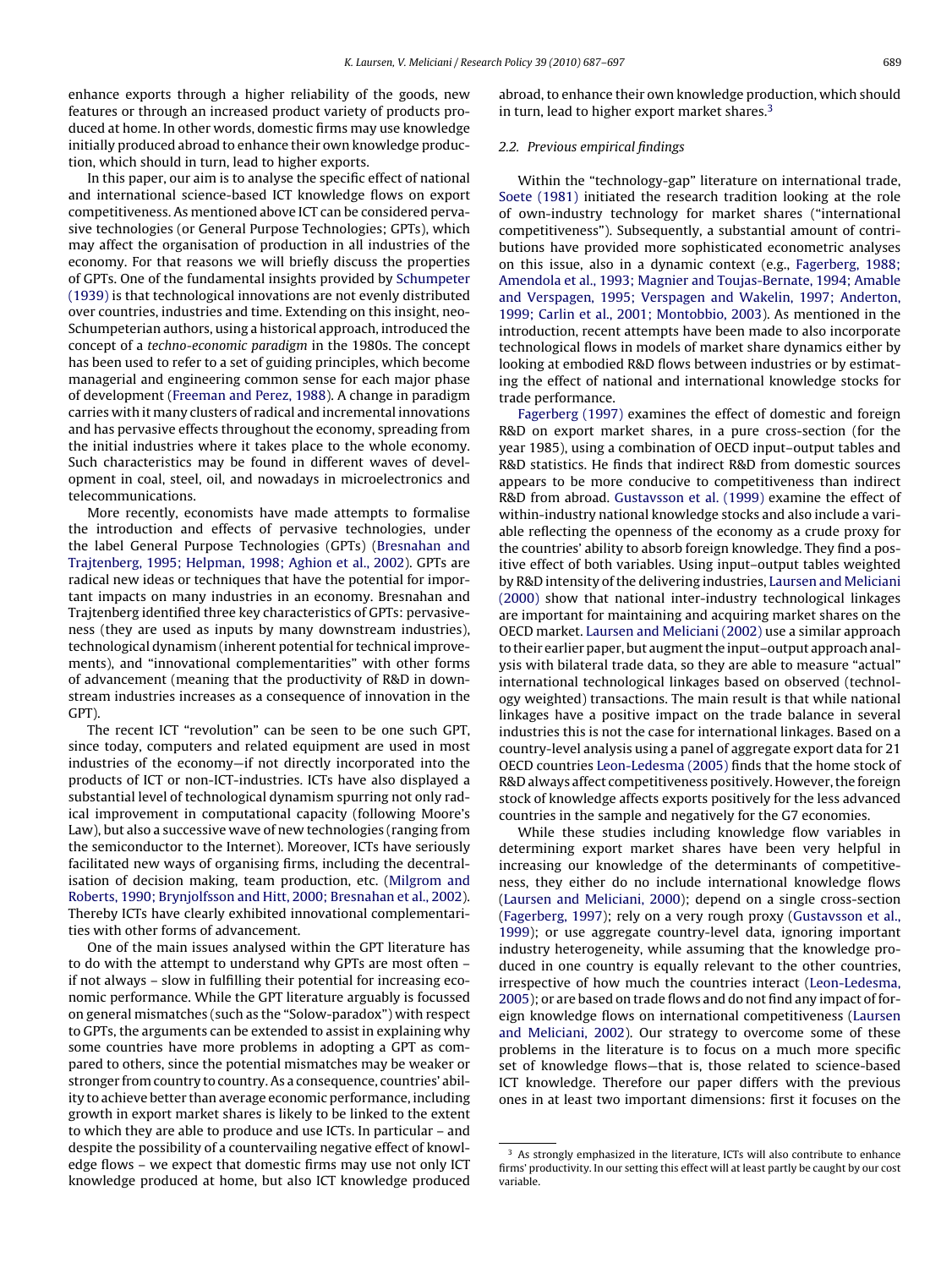<span id="page-3-0"></span>exchange of ideas (as captured by co-publications) rather than goods (as captured by trade flows) as a vehicle for the international transmission of knowledge and secondly it considers ICT-related international flows since these are expected to have a pervasive effect.

While there is a large literature of empirical analyses assessing the impact of ICTs on the level (or rate of growth) of total factor productivity (TFP), labour productivity and GDP (see for instance, [Jorgenson and Stiroh, 2000; Bassanini and Scarpetta, 2002; van](#page-10-0) [Ark and Timmer, 2005\),](#page-10-0) for what concerns ICT and international trade, only a few studies are available. However, at the firm level – for the German service sector – [Ebling and Janz \(1999\)](#page-9-0) show that (firm-level) investments in ICT is a determinant of the magnitude of innovative activities, which in turn is a central determinant of firms' export performance. At the country level, [Guerrieri and Meliciani](#page-10-0) [\(2005\)](#page-10-0) find that investment in ICT has a positive impact on export market shares in producer services. Also at the aggregate level, [Meliciani \(2002\)](#page-10-0) shows that national specialisation in fast-growing technological fields (where ICTs – measured by patent statistics – are the fastest growing technologies) is positively associated with the rate of growth of export shares and negatively associated with the rate of growth of import shares. This may be taken as indirect evidence of the existence of national ICT-related knowledge flows. In this paper, we aim at estimating not only such knowledge flows more directly, but also at assessing how the contribution of ICT-related knowledge flows to international competitiveness may vary across ICT and non-ICT industries and across groups of countries.

# **3. The data and the knowledge flows variables**

The bibliometric data used for the analysis are drawn from the ISI National Indicators ("Deluxe Version") and from the SPRU BESST database on UK publications (for more information on the BESST database, see [Hicks and Katz, 1997\).](#page-10-0) Based on the SPRU BESST database's data on the publishing activity by UK firms over the period 1981–1994, we conjecture the relevance of 4 ICTrelated scientific fields (Robotics & Auto Control; Computer Science & Engineering; Electrical & Electronic Engineering; Information Technology & Communication Systems) for 16 manufacturing industries. As mentioned in the introduction, this procedure hinges on the assumption that if firms in particular industries publish papers in particular fields of science, then they – at least partly – do it because they have, and wish to maintain, an "absorptive capacity" in the relevant scientific fields. The ISI database contains publication data for 250 fields of science for 193 countries over the period 1981–2007. The economic data are taken from the OECD STAN database (the on-line version, 2008), while patent data are obtained from the US Patent Office. We use the data over the period 1981–2003 – the maximum number of years with relatively complete data for all datasets – and we use the information for 14 countries.4

As argued above, by exploring patterns of publications by firms in an individual industry, it is possible to understand how firms draw and exploit different pools of scientific knowledge. In this context, we use a science-production relevance matrix (or concordance table between scientific fields and manufacturing industries) constructed by [Laursen and Salter \(2005\). T](#page-10-0)hey separated out the scientific publications of industrial firms in the UK research system over the period 1981–1994 (in one pool). For the analysis, they used 292 firms, each of which had at least 10 scientific publications. These firms were then divided into 17 industries (following the STAN classification), $5$  drawing from an existing classification developed by [Hicks and Katz \(1997\)](#page-10-0) and based on the Financial Times list of companies. For each firm, their main line of business was explored, using annual reports and business publications, and the firm was subsequently placed in the industry that best corresponded to its profile of production. 172 firms were classified according to this method. Those firms where information about their main line of business was unavailable were removed from the analysis. Since the BESST database does not exactly use the ISI classification of scientific disciplines, some disciplines had to be collapsed (aggregated) and we focussed on science and engineering (excluding social sciences and humanities). As a result, 77 scientific disciplines were considered. Out of these 77 disciplines, we focus in this paper on the 4 ICT-related scientific fields, and disregard the 73 other rows in the matrix. Each row in the matrix is a simple count of the number of publications (by firms) within each field of science for each of the different industries. The columns represent each of the 16 industries.

It is of course a critical assumption that UK firms share similarities with at least the other advanced countries in our sample. In renowned empirical studies of international trade (such as [Bowen](#page-9-0) [et al., 1987\)](#page-9-0) it has been custom to assume the input–output tables obtained for a single country (the US) for all other countries as well, when calculating the factor content of the export vector of countries. We have followed a similar research strategy. Nevertheless, ideally, we would have liked to have based the science relevance matrix on all the advanced countries in the sample. However, the BESST – on which the matrix is based – data base covers the UK only. On the other hand, we have no reason to suspect that the scientific publication pattern of UK firms should be dramatically different from firms of other advanced countries. What we are postulating is that, if UK firms in office and computing machinery publish in the scientific fields "Computer Science, Software Engineering" and "Computer Science, Theory & Methods" then it is also likely that, say, German or US firms, within the same industry, will do the same. A piece of evidence somehow supporting this idea is provided by [Patel and Pavitt \(1997\), a](#page-10-0)nd pertain to the fact that firms within the same industry display remarkably similar patent portfolios, irrespective of their nationality. The science-relevance matrix used in this paper (first used in a working paper, later published as [Laursen and Salter, 2005\)](#page-10-0) has been compared to another relevance matrix based on "expert opinion of relevance" in a paper by [Arundel and Geuna \(2004\). T](#page-9-0)he results obtained when using these two different matrixes are very similar in their set-up. Moreover, in our empirical analysis, the obtained results are not sensitive to the inclusion of the UK in the sample (in fact, in the results we report explicitly in this paper, the UK is not included, due to the lack of investment data—however, if we drop the investment variable and include the UK, the results are robust to this change in specification).<sup>6</sup>

In order to obtain the national relevant scientific strength, we calculate the share of publications by a given country (for a given year), in each of the 4 scientific fields from the ISI database and normalise the obtained vector by the total population of the given country. Subsequently, the resulting vector is multiplied (elementwise) by the relevance matrix (4 ICT-related fields of science  $\times$  16 industries). The variable is then calculated by adding up the 4 fields for each of the 16 industries. In this way we get a single figure for each country, industry and time, measuring the relevant national scientific strength in ICT-related fields for each industry, country

<sup>4</sup> The 14 countries are: Austria, Belgium, Canada, Denmark, Finland, France, Germany, Netherlands, Italy, Japan, Spain, Sweden, Great Britain, United States.

<sup>5</sup> Due to data availability, we use only 16 of those industries in this paper.

<sup>6</sup> Results are available on request.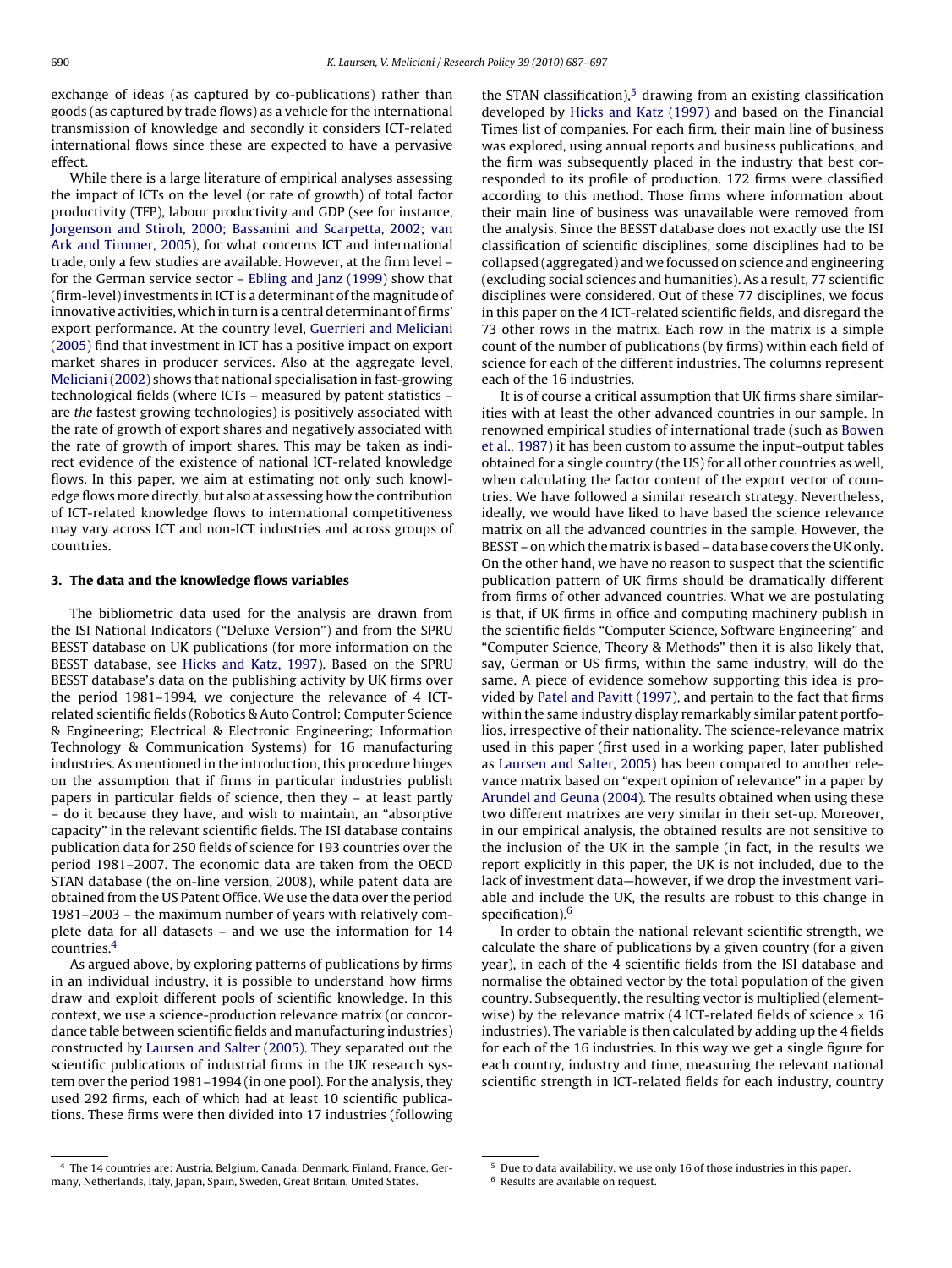For each of the 14 countries we calculate the following for each of the 16 industries:



**Fig. 1.** Calculation of international flows of ICT knowledge.

and year ("Domestic ICT knowledge flows"; DICT):

$$
DICT_{ijt} = \sum_{f=1}^{4} W_{fi}^R \frac{P_{jf}}{POP_{jt}} \tag{1}
$$

where  $W^R$  is the  $4 \times 16$  science-production relevance matrix,  $P =$  publications,  $POP =$  population,  $i =$  industry,  $j =$  country,  $t =$  time and  $f$  = ICT field. In sum, the variable is constructed so that it will take higher values for each industry within a country in a certain year, the higher is the country's number of publications in ICT-related fields in that year and the more relevant is ICT knowledge to that industry (given by the science-production relevance matrix).

The calculation of the international ICT knowledge variable is illustrated in Fig. 1. For a given country, industry and year we perform the following operation: first, the publication intensity of each of the 23 partner countries in each of the 4 scientific fields is considered. This component is calculated as the number of publications by the partner country, in the given scientific fields, divided by the population size of the partner country. The obtained component is then weighted by the collaborations with the given partner country over the population size of the receiving country. In this context we are using data given by [Tijssen and van Wijk \(1998\)](#page-10-0) on international co-publications in "computers and data processing" and in "telecommunications" for 1993–1996 across the 23 countries. We use Tijssen and van Wijk's category "computers and data processing" as a weight for "Robotics & Auto Control" and "Computer Science & Engineering", while we use Tijssen and van Wijk's category "telecommunications" to give weight to "Electrical & Electronic Engineering" and "Information Technology & Communication Systems". As stated earlier in this paper, the key assumption here is that the more the scientists of a given country collaborate with scientists of another country, the more is drawn from the science base of the foreign country.<sup>7</sup> The obtained figure is then subsequently added up for each of the four scientific fields, across the 23 partner countries. This vector, containing four elements is then in continuation hereof, weighted by the scienceproduction relevance table described above. The international ICT knowledge flow variable is then finally – and analogues to the national ICT knowledge flow variable – calculated by adding up the 4 fields for each country, industry and time period. In this way, we get a single figure measuring the relevant international scientific strength in ICT-related fields for each industry, country and year ("Foreign ICT knowledge flows"; FICT):

$$
FICT_{ijt} = \sum_{f=1}^{4} \sum_{k=1}^{23} W_{fi}^{R} W_{fkj}^{C} \frac{P_{ktf}}{POP_{kt}}
$$
(2)

where  $W^R$  is the 4 × 16 science-production relevance matrix,  $W^C$ is the  $23 \times 23$  international co-publications matrix (where each element is standardised by the population of the receiving country and where we consider all the 23 partner countries but only 14 receiving countries)<sup>8</sup>  $P =$  publications,  $POP =$  population,  $i =$  industry,  $j =$  receiving country,  $k =$  partner country,  $t =$  time and  $f =$ ICT field. In sum, the variable is constructed so that it will take higher values for each industry within a country in a certain year when the most important international collaborators are citizens of countries with a high number of scientific publications per capita in the relevant ICT scientific fields (to the particular industry, given by the relevance matrix), and when the receiving country is more

<sup>7</sup> In [Tijssen and van Wijk \(1998\), t](#page-10-0)he ICT co-publications data are only broken down on all the 23 countries in one dimension. We have obtained the 23  $\times$  23 matrix

on co-publications directly from Robert Tijssen of the University of Leiden, The Netherlands. For more details of the ICT co-publications data see [Tijssen and van](#page-10-0) [Wijk \(1999\).](#page-10-0)

As already stated above the international co-publication matrix of Tijssen and van Wijk has only two ICT fields ("Computers and data processing" and "Telecommunications"); in our setting each of these two fields is repeated twice since the category "Computers and data processing" is used to give weight to "Robotics & Auto Control" and to "Computer Science & Engineering", and the category "Telecommunications" to give weight to "Electrical & Electronic Engineering" and to "Information Technology & Communication Systems".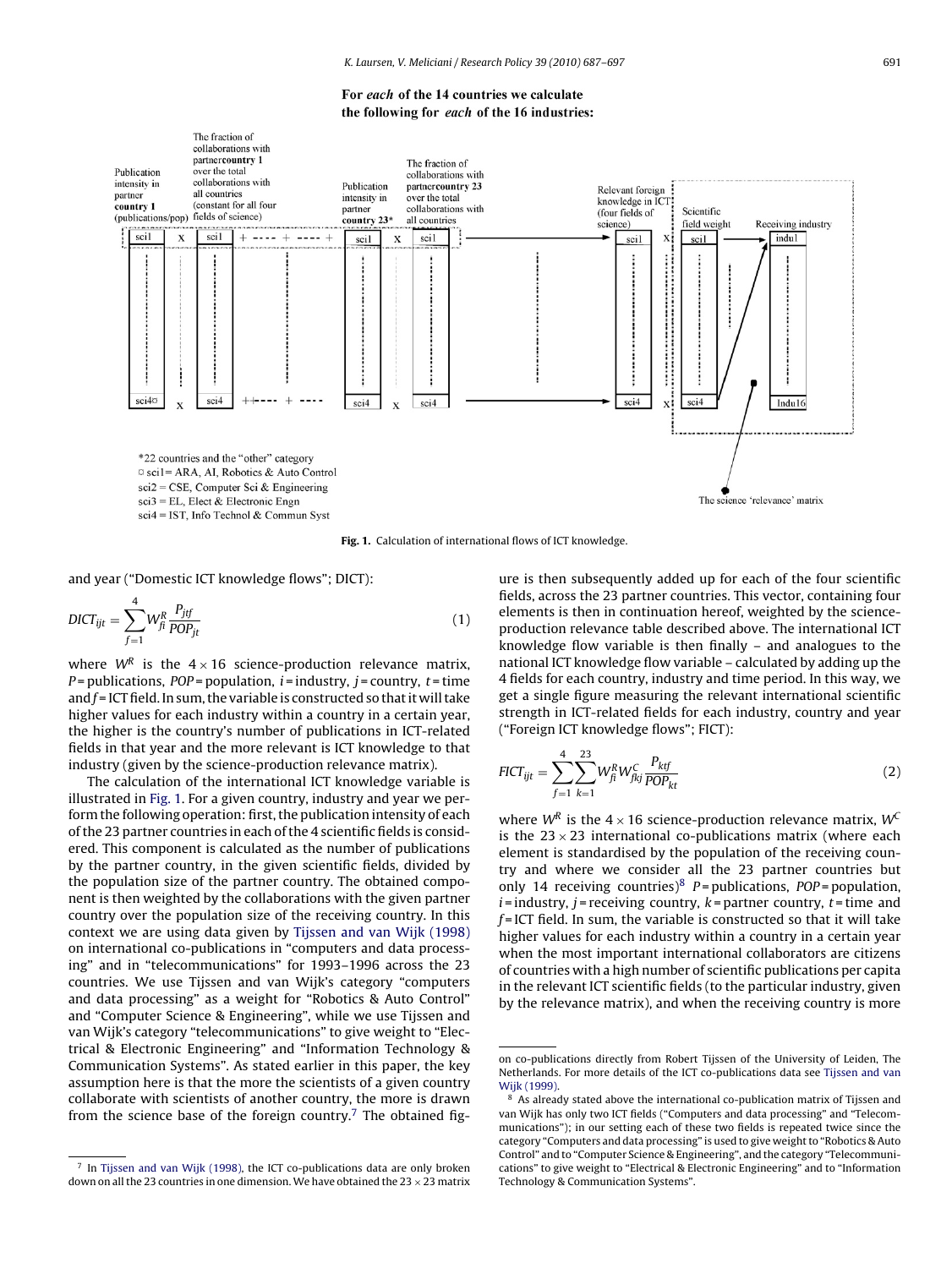# <span id="page-5-0"></span>**Table 1**

Science-based ICT knowledge flows. Averages across time, 1981–2003.

| Country-av. across industries | <b>DICT</b> | <b>FICT</b> | Industry-av. across countries        | <b>DICT</b> | <b>FICT</b> |
|-------------------------------|-------------|-------------|--------------------------------------|-------------|-------------|
| Austria                       | 0.90        | 0.21        | Food, beverage and tobacco           | 0.01        | 0.00        |
| Belgium                       | 1.75        | 0.39        | Industrial chemicals                 | 0.08        | 0.02        |
| Canada                        | 2.84        | 0.52        | Pharmaceuticals                      | 0.02        | 0.00        |
| Denmark                       | 1.27        | 0.57        | Petroleum refineries                 | 0.24        | 0.05        |
| Finland                       | 1.82        | 0.51        | Rubber and plastic products          | 0.86        | 0.18        |
| France                        | 1.28        | 0.27        | Non-metallic mineral products        | 0.21        | 0.04        |
| Germany                       | 1.13        | 0.20        | Basic metals                         | 0.32        | 0.07        |
| Italy                         | 0.99        | 0.26        | Fabricated metal products            | 0.64        | 0.13        |
| Japan                         | 1.63        | 0.10        | Non-electrical machinery             | 2.75        | 0.57        |
| Netherlands                   | 1.74        | 0.48        | Office and computing machinery       | 3.54        | 0.71        |
| Spain                         | 0.49        | 0.07        | Electrical machinery                 | 3.79        | 0.79        |
| Sweden                        | 1.96        | 0.70        | Communication eq. and semiconductors | 7.28        | 1.51        |
| Great Britain                 | 2.49        | 0.27        | Other transport equipment            | 1.60        | 0.33        |
| <b>USA</b>                    | 2.73        | 0.17        | Motor vehicles                       | 2.26        | 0.45        |
|                               |             |             | Aerospace                            | 2.39        | 0.49        |
|                               |             |             | Instruments                          | 0.32        | 0.07        |

Note: The figures can be compared across countries only; the relative size of DICT vis-à-vis FICT is not comparable.

"open" to international collaboration (it has a higher number of co-publications in that field).

Table 1 displays the average values of the domestic scientific ICT knowledge flows (DICT) and the foreign scientific ICT knowledge flows (FICT) in the country (average over time and industries) and in the industry (average across time and countries) dimensions. Not surprisingly, we find that in the country dimension the US, Canada and Great Britain are by far the strongest "producers" of domestic scientific ICT knowledge flows, while Spain is by far the weakest producer. Also Austria and Italy perform relatively poorly in creating domestic ICT knowledge flows—a result that is in agreement with "conventional wisdom". The Nordic countries (Sweden, Denmark and Finland) and Canada receive the highest level of foreign scientific ICT knowledge, followed by the Netherlands, while some of the largest producers of domestic knowledge flows such as Japan and the US receive little in terms of foreign knowledge flows. Italy, Austria and Spain are not only poor in producing domestic knowledge flows, but also in receiving foreign knowledge, indicating that some domestic effort is a prerequisite also for being able to capture international knowledge flows.

With respect to the industry dimension we find, predictably, that industries that typically produce ICT goods (office and computing machinery; electrical machinery; communication equipment and semiconductors) receive very high levels of scientific domestic and foreign knowledge flows. This is also the case for industries that are typically users of ICTs (but with somewhat lower values as compared to the values for the ICT producing industries), including Non-electrical machinery; other transport equipment; motor vehicles; and aerospace.

In order to trace the country of origin of the foreign scientific knowledge flow variable (FICT), displayed in Table 1, we present a matrix in [Table 2,](#page-6-0) where we disentangle the country sources (23 countries of origin) of the "industry relevant" scientific ICT knowledge flows for each of our 14 countries in the sample (average across time and industries). From the table (the figures have been normalised so that the values in the table range from 0 to 100) it can be seen – again not surprisingly – that the US is the single most important source of international scientific ICT knowledge flows for the 14 countries in the sample, followed by Great Britain. Other larger countries, including Germany, France and Canada are important sources as well. Switzerland is also a relatively important source—in particular to Germany. The largest recipients of foreign knowledge flows tend to be, as expected, mostly small open economies and, in particular the Nordic countries (Sweden, Denmark and Finland) and the Netherlands, but also Canada does well in this regard. The table is also evidence of the importance of geography, since countries with close geographical proximity, typically

transmit and receive a disproportionate amount of knowledge from each other: for instance, Germany transmits a high level of scientific ICT knowledge to Austria and the Netherlands, while two of the most important receivers of Swedish scientific ICT knowledge are Denmark and Finland.

#### **4. Hypotheses and econometric methodology**

In order to capture several cumulative mechanisms that reinforce the competitiveness of firms in international markets, we estimate a dynamic model with an autoregressive structure in the dependent variable (as in, [Amendola et al., 1993; Greenaway et al.,](#page-9-0) [1998; Laursen and Meliciani, 2000; Laursen and Meliciani, 2002;](#page-9-0) [Santos-Paulino and Thirlwall, 2004\).](#page-9-0)

Together with national and international ICT knowledge flows, as it is standard in technology-based theories of trade, we explain export market shares with price and technology variables. In addition to being common in the literature (see the literature review in Section [2.2](#page-2-0) above), the preference for using this dependent variable (rather than, for instance, the value of exports) depends on both econometric and conceptual considerations. From an econometric point of view, exports normally grow over time (as world income does) and a variable measuring exports in absolute terms is very likely to be a non-stationary variable. By definition, an export market share variable is very unlikely to be non-stationary. Secondly, an equation with relative exports has a straightforward evolutionary interpretation as a selection equation: when a country is better in terms of cost and technology competitiveness relatively to its counterparts, it will increase its exports more than the counterparts (for a formal representation, see [Amendola et al., 1993\).](#page-9-0) As proxies of technological differences across countries, we use patents and investment, while as proxies of price factors we use unit labour costs and the exchange rate. Finally, we introduce population in order to control for differences in countries' size. Adopting the autoregressive representation on the variables we obtain:

$$
EXP_{ijt} = \alpha_0 + \alpha_1 EXP_{ij,t-1} + \alpha_2 ULC_{ijt} + \alpha_3 DICT_{ijt} + \alpha_4 FICT_{ijt} + \alpha_5 PAT_{ijt} + \alpha_6 POP_{jt} + \alpha_7 INV_{ijt} + \alpha_8 EXCH_{jt} + \mu_j + \mu_t + \nu_{ijt}
$$
(3)

where  $EXP_{iit}$  is export market shares in current prices and exchange rates of country  $j$  in industry  $i$ , at time  $t$ ; ULC is unit labour costs (wages per worker in current prices, divided by labour productivity) $9$ ; DICT is domestic ICT knowledge flows; FICT is for-

 $^9$  Labour productivity is value added at constant prices per worker. Value added at constant prices was obtained by calculating price deflators at the industry level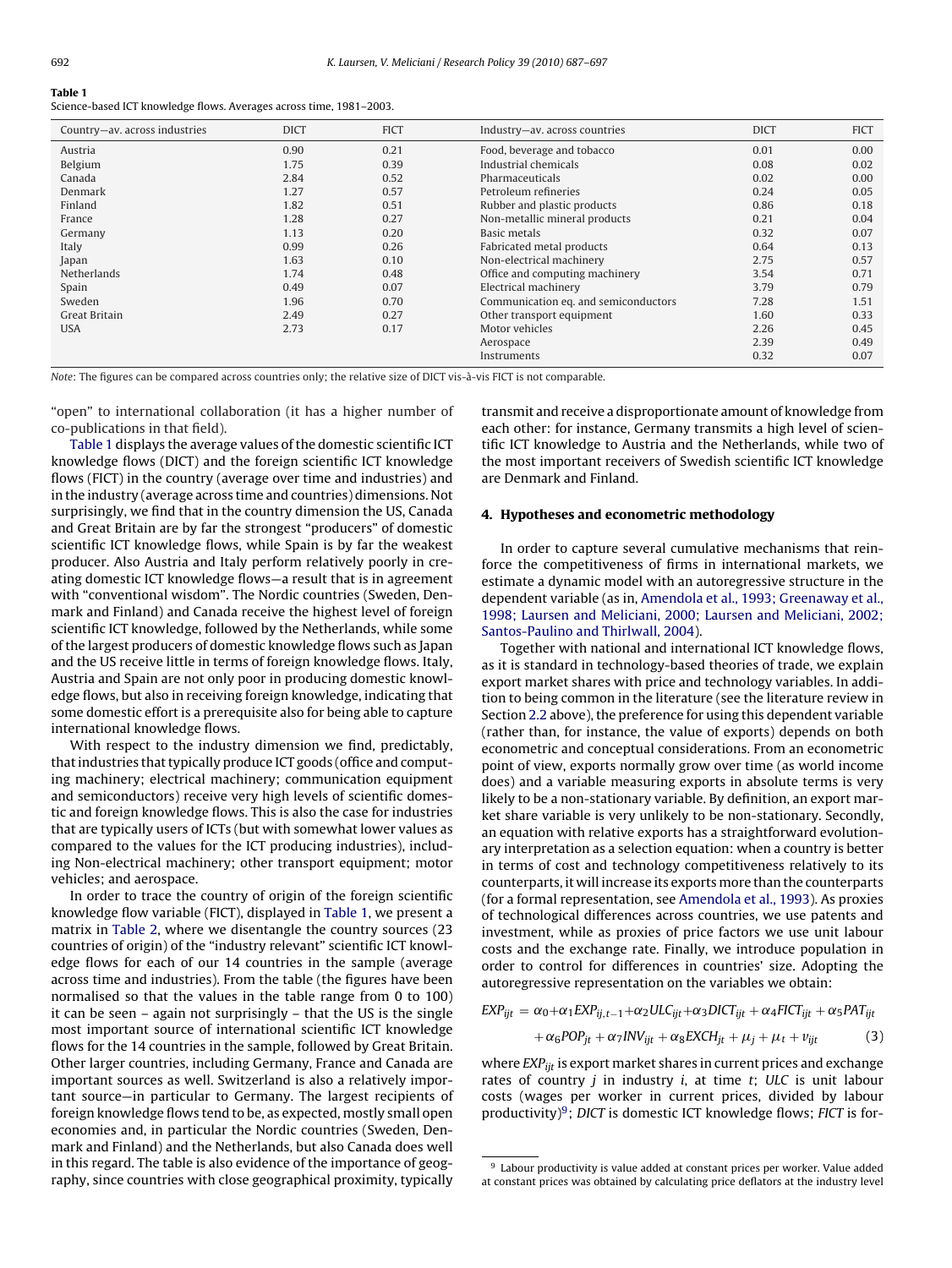## <span id="page-6-0"></span>**Table 2**

Inter-country science-based ICT knowledge flows. Averages across time and industries.

| Generator           | Recipient  |            |       |            |            |            |            |            |            |            | Row sum    |       |            |            |       |
|---------------------|------------|------------|-------|------------|------------|------------|------------|------------|------------|------------|------------|-------|------------|------------|-------|
|                     | <b>AUT</b> | <b>BEL</b> | CAN   | <b>DEN</b> | <b>FIN</b> | <b>FRA</b> | <b>DEU</b> | <b>ITA</b> | <b>JPN</b> | <b>NLD</b> | <b>ESP</b> | SWE   | <b>GBR</b> | <b>USA</b> |       |
| Australia           | 0.7        | 1.7        | 3.1   | 3.7        | 0.0        | 0.4        | 0.7        | 0.4        | 0.5        | 0.7        | 0.1        | 2.6   | 2.7        | 1.3        | 18.5  |
| Austria (AUT)       | 0.0        | 0.0        | 0.1   | 0.2        | 0.2        | 0.3        | 0.8        | 0.1        | 0.0        | 0.5        | 0.0        | 0.1   | 0.2        | 0.3        | 3.1   |
| Belgium (BEL)       | 0.0        | 0.0        | 0.8   | 5.0        | 5.9        | 2.2        | 0.9        | 0.9        | 0.1        | 9.3        | 1.0        | 4.0   | 2.2        | 0.8        | 33.3  |
| Canada (CAN)        | 1.8        | 3.9        | 0.0   | 5.3        | 15.5       | 5.8        | 2.1        | 2.8        | 3.4        | 2.9        | 0.5        | 6.5   | 6.0        | 11.4       | 67.8  |
| Denmark (DEN)       | 0.2        | 1.9        | 0.4   | 0.0        | 3.5        | 0.9        | 0.4        | 0.6        | 0.1        | 3.0        | 0.1        | 4.8   | 1.4        | 0.4        | 17.8  |
| Finland (FIN)       | 0.3        | 3.1        | 1.6   | 4.8        | 0.0        | 0.6        | 0.6        | 0.5        | 0.5        | 2.4        | 0.1        | 6.0   | 1.2        | 0.5        | 22.3  |
| France (FRA         | 3.6        | 9.9        | 5.1   | 11.5       | 5.1        | 0.0        | 4.1        | 4.9        | 0.7        | 5.9        | 1.9        | 19.0  | 5.7        | 2.9        | 80.2  |
| Germany (DEU)       | 10.7       | 4.6        | 2.2   | 5.8        | 6.3        | 4.7        | 0.0        | 4.5        | 1.0        | 8.9        | 0.8        | 9.5   | 4.9        | 2.8        | 66.7  |
| Greece              | 0.2        | 1.3        | 1.5   | 2.7        | 2.7        | 1.1        | 0.7        | 0.8        | 0.0        | 2.0        | 0.3        | 1.1   | 1.0        | 0.6        | 16.1  |
| Italy (ITA)         | 0.9        | 2.9        | 1.8   | 4.9        | 3.0        | 3.5        | 2.8        | 0.0        | 0.3        | 5.2        | 1.2        | 16.5  | 2.1        | 2.4        | 47.7  |
| Japan (JPN          | 1.3        | 1.5        | 8.0   | 3.7        | 10.2       | 1.7        | 2.4        | 1.3        | 0.0        | 3.0        | 0.4        | 4.5   | 2.1        | 4.7        | 44.6  |
| Korea               | 0.0        | 0.0        | 0.5   | 0.0        | 0.0        | 0.0        | 0.0        | 0.0        | 0.3        | 0.0        | 0.0        | 0.0   | 0.2        | 1.1        | 2.1   |
| Netherlands (NLD)   | 2.0        | 14.1       | 0.9   | 12.3       | 7.1        | 2.1        | 2.7        | 2.6        | 0.4        | 0.0        | 0.4        | 7.4   | 4.3        | 1.9        | 58.1  |
| Portugal            | 0.1        | 0.3        | 0.1   | 1.0        | 0.2        | 0.2        | 0.1        | 0.1        | 0.0        | 0.3        | 0.0        | 0.1   | 0.3        | 0.0        | 2.9   |
| Spain (ESP)         | 0.1        | 1.1        | 0.1   | 0.2        | 0.1        | 0.5        | 0.2        | 0.4        | 0.0        | 0.3        | 0.0        | 0.3   | 0.4        | 0.3        | 4.0   |
| Sweden (SWE)        | 0.3        | 3.9        | 1.3   | 12.8       | 11.2       | 4.2        | 1.8        | 5.0        | 0.4        | 4.5        | 0.3        | 0.0   | 3.7        | 1.4        | 50.7  |
| Great Britain (GBR) | 4.5        | 18.2       | 9.9   | 30.3       | 19.6       | 10.6       | 7.9        | 5.4        | 1.5        | 22.7       | 2.8        | 31.0  | 0.0        | 5.7        | 170.3 |
| USA (USA)           | 34.2       | 37.3       | 100.0 | 48.3       | 42.0       | 28.6       | 23.6       | 33.5       | 18.0       | 52.5       | 11.7       | 63.6  | 30.2       | 0.0        | 523.7 |
| Ireland             | 0.2        | 2.1        | 0.1   | 7.3        | 5.7        | 0.4        | 0.1        | 0.1        | 0.0        | 0.7        | 0.0        | 3.8   | 1.7        | 0.1        | 22.3  |
| Luxembourg          | 0.0        | 0.0        | 0.0   | 0.0        | 0.0        | 0.0        | 0.0        | 0.0        | 0.0        | 0.0        | 0.0        | 0.0   | 0.0        | 0.0        | 0.0   |
| Switzerland         | 2.2        | 3.9        | 3.0   | 4.5        | 4.9        | 7.8        | 8.0        | 11.0       | 1.4        | 11.2       | 0.4        | 22.4  | 6.1        | 3.2        | 90.2  |
| Singapore           | 0.0        | 3.6        | 3.3   | 0.0        | 5.8        | 0.5        | 0.0        | 0.1        | 1.2        | 0.4        | 0.0        | 2.4   | 2.8        | 2.3        | 22.5  |
| Taiwan              | 0.0        | 0.4        | 0.9   | 0.0        | 0.9        | 0.4        | 0.7        | 1.6        | 0.1        | 0.9        | 0.0        | 0.5   | 0.5        | 3.9        | 10.8  |
| Column sum          | 63.3       | 115.9      | 144.6 | 164.5      | 150.1      | 76.7       | 60.8       | 76.8       | 30.1       | 137.3      | 22.1       | 206.1 | 79.4       | 48.0       |       |

Note: Figures have been normalised, so that the highest possible value is 100.

eign ICT knowledge flows;  $PAT_{ijt}$  is patents (registered at the US patent office) over population<sup>10</sup>; POP<sub>it</sub> is population of a given country; INV<sub>iit</sub> is investment per employee;  $EXCH_{it}$  is the dollar exchange rate and  $\mu_{j}$  +  $\mu_{t}$  +  $v_{ijt}$  is the error term where  $\mu_{j}$  and  $\mu_{t}$  are the country and time specific residuals respectively. All variables are divided by the average value for all countries in the sample (for each industry and time period) and are expressed in logarithms.<sup>11</sup>

When an estimated coefficient in our model obtains a positive sign (as we expect in the majority of cases) this implies that when the country increases (decreases) its relative technology (knowledge flows, investment, etc.) in a given industry, the country increases (decreases) its market share in that industry. Obviously, the logic is reversed in the case of a negative sign. As it is standard in the literature, we expect unit labour costs to have a negative impact on export share dynamics (although this effect could be null considering that the dependent variable is expressed in current prices), the exchange rate can have a positive or negative effect on export shares depending on whether the impact on prices prevails over the impact on quantities or vice-versa; technology variables (both patents and investment) should positively affect export shares; while we have no a priori expectations for the impact of the size of the country on the dynamics of export shares.

The novelty of the paper lies in introducing the domestic and foreign ICT knowledge flows in the export share equation. As explained in Section [2, w](#page-1-0)e expect these variables to positively affect international competitiveness by increasing ICT knowledge from domestic scientific effort and from international scientific collaborations (despite the possibility of a countervailing negative effect). Moreover, ICT flows may affect export shares also via a decrease in prices and this effect should be captured by our unit labour cost variable. It can also be noted that what we capture with the ICT knowledge flow variables are "additionality effects" as we control for ownindustry innovative activities using a variable based on patent data (including ICT-related patents).

Instead of assuming constant impacts for all industries and all countries it may also be useful to distinguish groups of countries and industries [\(Castellacci, 2009\).](#page-9-0) First, it may be important to distinguish groups of industries, as the impact of ICT knowledge flows on the higher reliability of the country's goods, new features or through an increased product variety of products produced within the country should be expected to be much higher for firms in industries that produce ICTs, rather than primarily using them. In other words, science-based ICT knowledge flows are expected to affect competitiveness much more strongly in ICT industries than in other industries. In order to define ICT industries we have adopted the OECD classification (in 1998, OECD member countries agreed on a common definition of the ICT sector, see, [OECD, 2002\),](#page-10-0) but since the OECD classification is based on a more detailed level of disaggregation (four digit ISIC Rev. 3) than the one used in this paper, we define an industry as being ICT, when it includes a subindustry that is classified by the OECD as being ICT. Thus, we give the following definition of ICT industries: "office and computing machinery"; "electrical machinery"; "communication equipment and semiconductors" and "instruments".

Second, since we aim at distinguishing between the importance of national vis-à-vis international knowledge flows as well, the size and openness of the country may play a role. In particular, the ability to exploit foreign knowledge flows to gain market shares may depend on the degree of openness of the country (that is generally higher for small economies), while no such effect should be found for domestic flows. To test this hypothesis we will allow the coefficients on domestic and foreign knowledge flows to vary for small open economies. Based on both the size of the country (a population below 20 millions inhabitants) and the degree of scientific open-

from information on the volume of value added taken from the STAN database. For some industries where we did not have the information on volumes we calculated price deflators at a higher level of aggregation.

<sup>&</sup>lt;sup>10</sup> We apply a three years moving average for the patenting variable in order to avoid problems of small numbers.

 $11$  The purpose of the empirical analysis is to explain export market shares (absolute advantages) for each industry and time period. These are defined as:  $EXP_{ijt}/\sum_{j=1}^{n} EXP_{ijt}$ , but we standardize exports by all countries' average  $\exp_{\textit{ijt}} / \sum_{i=1}^{n}(\textit{EXP}_{\textit{ijt}}) / n,$  rather than all the countries' sum to obtain symmetry with the cost variable (where the sum would make no sense). For the same reason, we the cost variable (where the sum would make no sense). For the same reason, we

standardize the other variables as well in a similar fashion. This is common in the literature [\(Magnier and Toujas-Bernate, 1994; Amable and Verspagen, 1995; Laursen](#page-10-0) [and Meliciani, 2000\).](#page-10-0)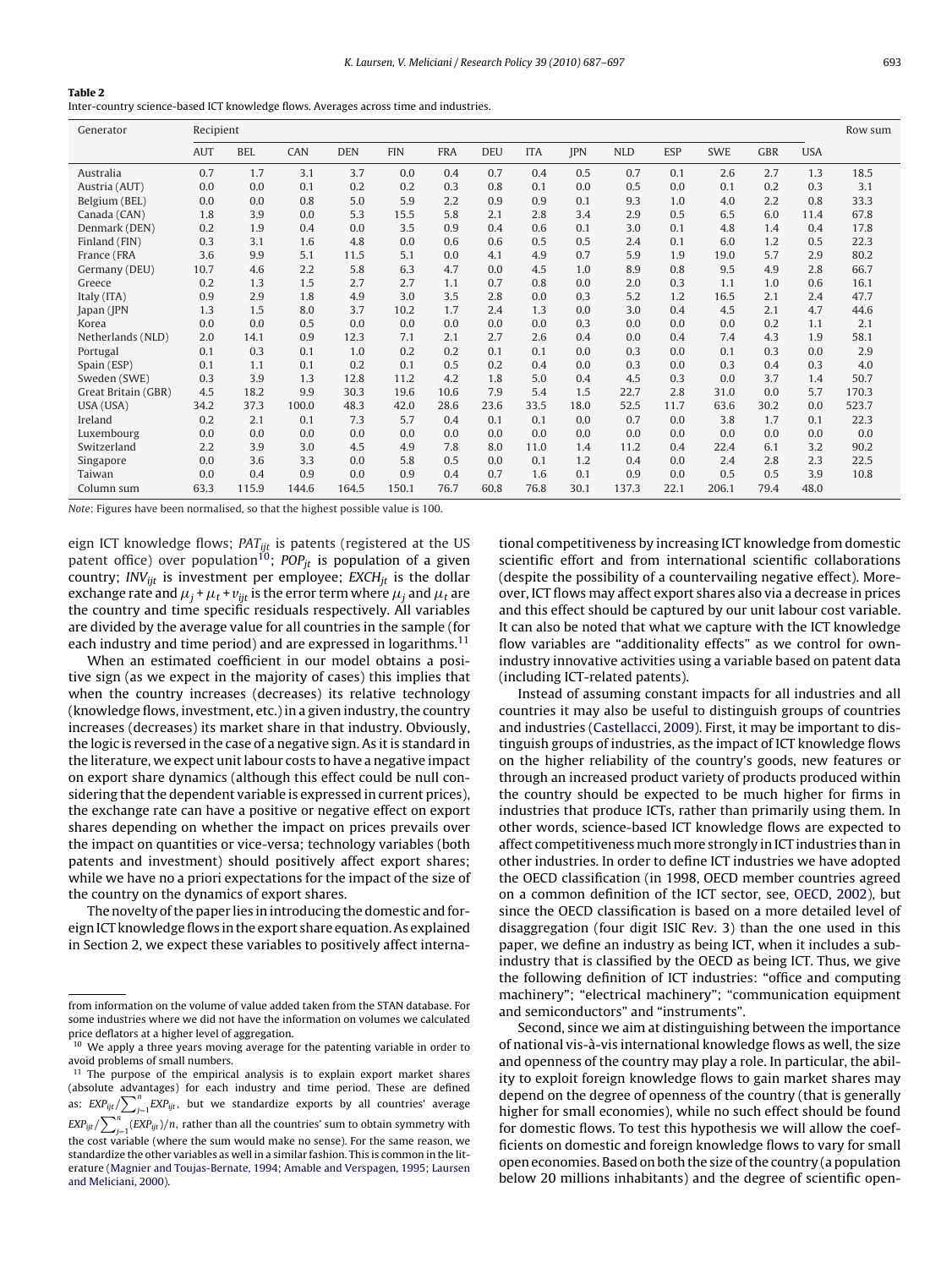<span id="page-7-0"></span>ness (as measured by the relevance of foreign knowledge flows, see [Table 2\) t](#page-6-0)he group of small open economies includes Sweden, Denmark, Finland and the Netherlands (we also perform robustness checks by excluding the Netherlands from the group).

In equation [\(3\),](#page-5-0) since  $EXP_{ijt}$  is a function of  $\mu_j$ , so is  $EXP_{ij,t-1}$ and this renders the Ordinary Least Squares (OLS) estimator biased and inconsistent. The fixed effects (FE) estimator eliminates  $\mu_j$  but will be biased for short time-series since  $EXP_{ii,t-1}$  will be correlated with the FE-transformed residual by construction. Due to the short time-series of our sample (23 years) we therefore adopt the Blundell–Bond (BB) Generalised Method of Moments (GMM) estimator, that gives consistent estimates provided that there is no second order serial correlation among the errors, and we report tests for first and second order autocorrelation. This GMM specification is preferred to the original Arellano–Bond estimator due to the high persistence in the series (see, [Blundell and Bond, 1998\).](#page-9-0) We estimate a robust version of BB with heteroscedastic errors and we assume, as it is standard in this literature, exogeneity of all explanatory variables. The exogeneity of relative prices is a common hypothesis in estimating export equations and is based on the idea that the export supply price elasticities facing any individual country are infinite. Technology variables are assumed to be exogenous since they should capture structural characteristics that may respond only very slowly to changes in export shares.

# **5. Estimation results**

[Table 3](#page-8-0) reports the results of the estimation of Eq. [\(3\). A](#page-5-0)s stated above, we distinguish between "ICT industries" and "non-ICT industries" and we report both short and long run coefficients. Moreover, we report results for a specification with lags of the knowledge flow variables and for a specification where we allow the coefficients on domestic and foreign knowledge flows to vary for small open economies (SOE). The reason why we think that the results make sense, also without a lag, is that the ICT publications and copublications reflect technological activity that is on-going (often long) before the publication in the field of ICT is published in scientific journals.

From the table we can see that both cost and technology variables play an important role in affecting countries' export shares. There are, however, differences across ICT and non-ICT industries in the performance of these variables. In particular, the unit labour cost variable is significant in ICT industries only. This is somewhat surprising since these tend to be industries with higher technology intensities, and costs have generally proved to be important in low technology industries as well (see for example, [Amable and](#page-9-0) [Verspagen, 1995; Laursen and Meliciani, 2000\).](#page-9-0) However, non-ICT fields are very heterogeneous in terms of technological intensity and this may explain why unit labour costs, although showing a negative coefficient as expected, are non-significant.<sup>12</sup> Among technology variables, patents perform well only in ICT industries, while fixed investment has a significant positive impact on export shares in non-ICT industries only. In ICT sectors fixed investment has a negative impact on the dynamics of export shares. This may depend on the fact that in this group of industries (where patents are a better proxy of technology) less capital intensive industries (countries) perform better in terms of international competitiveness. The size of the country has a positive impact on the dynamics of export shares only in ICT industries, while the exchange rate shows up being consistently significant with a positive coefficient, indicating that the price effect prevails over the impact on quantities (this is not surprising since we are capturing the contemporaneous effect).

The main contribution of this paper has to do with the introduction of the ICT knowledge flow variables in the market share dynamics literature. In this context, the results mostly confirm our expectations. First – and as expected – knowledge flows from a domestic ICT science base appear to be important for ICT industries. In other words, it seems that having a strong national science-base in ICT is a precondition for achieving international competitiveness in these industries. This result is consistent with the view that through ICT knowledge flows new goods are generated and traded and the quality of existing goods is increased. Moreover, knowledge flows from international collaborations in ICT have a positive and significant impact on export market shares in ICT industries as well. Since there are some countries that are at the frontier in the development of ICT (e.g. the USA and, in Europe, the UK), co-operation in ICT-related fields with scientists of these countries can be an important source of international diffusion of ICT competencies—indeed, this channel of diffusion seems to be at work in ICT industries. Allowing for time lags the results for ICTrelated industries continue to show the importance of domestic and international ICT knowledge flows for market share dynamics with the best results being obtained when allowing for a 3-year time lag.

Turning to non-ICT industries, only domestic ICT knowledge flows are significant. This result also holds when we allow for time lags—with the best results being obtained when allowing for a 4 year time lag. The positive impact of domestic ICT knowledge flows on export market shares also in non-ICT industries supports the view that ICTs are pervasive technologies, and therefore, they do not affect only the industries that are producing ICT goods, but also other industries; probably through increases in product quality and/or increases in goods' tradability. The result that foreign knowledge flows do not affect export market shares in non-ICT industries may depend on the fact that international scientific cooperation is more important for "radical" innovations leading to the generation of new goods (and this channel mainly works in generating exports in ICT producing industries). It is also possible that, since we are analysing a very heterogeneous group of countries with very different levels of ICT co-operations, the results hide different behaviours across economies.

The last set of estimations (reported in [Table 3\)](#page-8-0) allows for the coefficient of domestic and foreign knowledge flows to vary for small open economies (Finland, Sweden, Denmark, and the Netherlands), for both ICT and non-ICT industries. We find that, while the coefficient of domestic ICT knowledge flows is not significantly different in small open economies, the coefficient on foreign ICT knowledge flows is significantly higher for SOE both in ICT and in non-ICT industries. Moreover, while for the entire sample foreign ICT knowledge flows are not significant in non-ICT industries they are significant for SOE (the coefficient is 2.314 significant at 5%). It can be noted that the results are robust to removing the Netherlands (the largest of these economies in terms of population) from the group of SOE.

These findings are largely in line with the results found on the impact of ICT on productivity and growth, emphasising how the importance of ICT varies substantially across countries. In particular, small countries with high levels of international scientific co-operations in ICT fields seem to have been able to benefit from international ICT-related knowledge flows, thereby maintaining or gaining export market shares also in non-ICT industries—in addition to the "usual" positive effect for ICT industries.

 $12$  If we split non-ICT sectors into low (food, beverages and tobacco; petroleum; non-metallic mineral products; basic metals; other transport equipment), medium (rubber and plastic products; metal products; machinery and equipment; motor vehicles) and high (chemicals; drugs and medicines; aircraft) technology we find that unit labour costs have a significant negative coefficient (−0.121) in low technology sectors only. These results are available on request.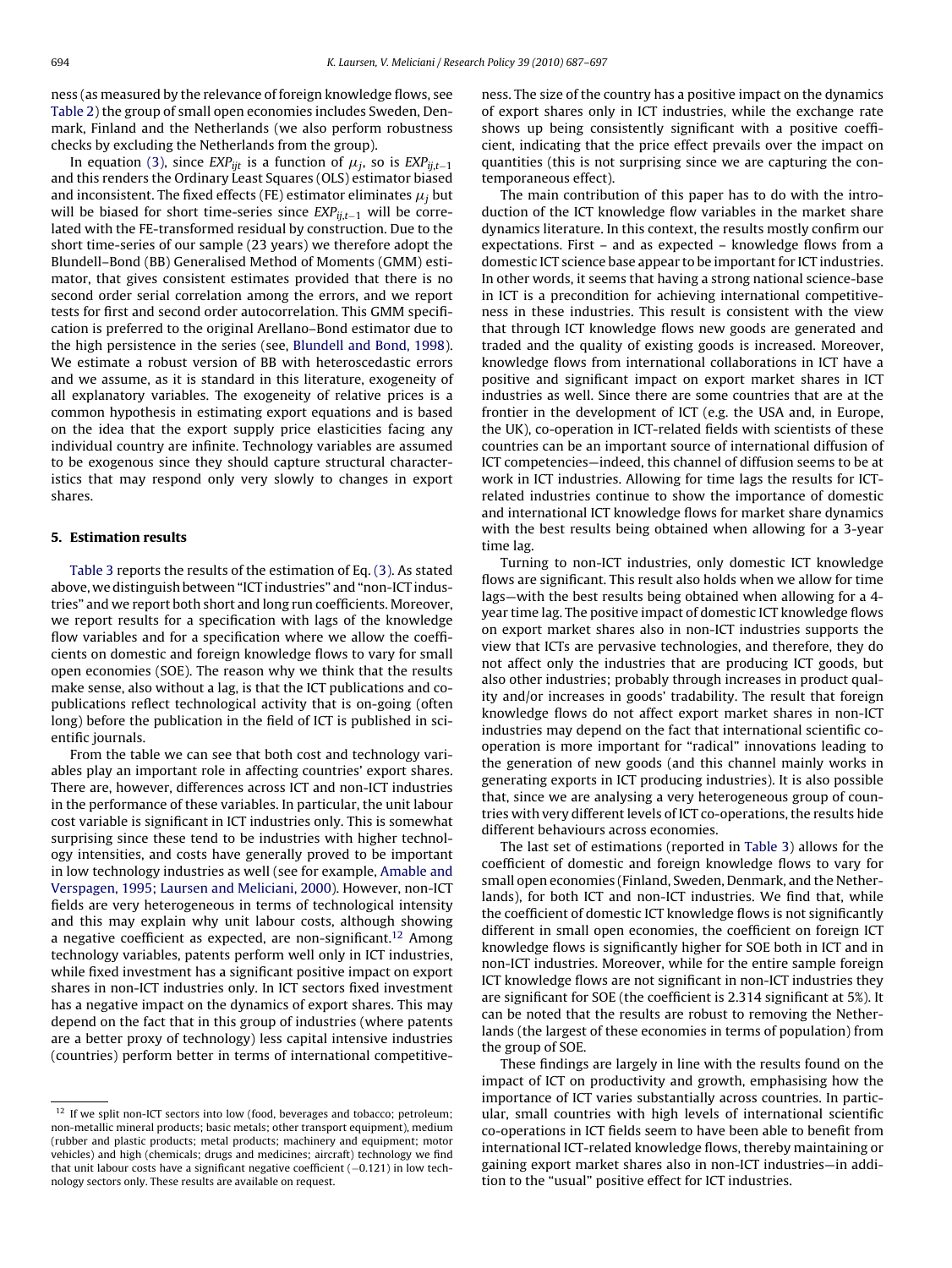# <span id="page-8-0"></span>**Table 3**

Regression results using the Blundell–Bond estimator: explaining international market share dynamics for ICT and non-ICT industries.

|                                                        | All industries                         |                              | <b>ICT</b> Industries                   |                        | Non-ICT Industries                    |                     | ICT                                     | Non-ICT                                   | ICT                                        | Non-ICT                                |
|--------------------------------------------------------|----------------------------------------|------------------------------|-----------------------------------------|------------------------|---------------------------------------|---------------------|-----------------------------------------|-------------------------------------------|--------------------------------------------|----------------------------------------|
|                                                        | Short-run                              | Long-run                     | Short-run                               | Long-run               | Short-run                             | Long-run            | Lags                                    | Lags                                      | Interaction                                | Interaction                            |
| Lagged exports<br>Coefficient<br>z-Value               | $0.641***$<br>9.81                     |                              | $0.408***$<br>9.76                      |                        | $0.720***$<br>11.60                   |                     | $0.378***$<br>88.61                     | $0.697***$<br>11.82                       | $0.419***$<br>9.82                         | $0.636***$<br>9.32                     |
| Unit labour costs<br>Coefficient<br>z-Value            | $-0.161$ ***<br>$-3.61$                | $-0.448***$<br>$-3.68$       | $-0.252***$<br>$-2.59$                  | $-0.426***$<br>$-2.45$ | $-0.029$<br>$-0.60$                   | $-0.104$<br>$-0.59$ | $-0.267***$<br>$-2.80$                  | $-0.050$<br>$-1.27$                       | $-0.260$ ***<br>$-2.62$                    | $-0.022$<br>$-0.42$                    |
| Domestic ICT knowledge flows<br>Coefficient<br>z-Value | $0.067**$<br>1.97                      | $0.187**$<br>1.99            | $0.115$ <sup>*</sup><br>1.61            | 0.194<br>1.51          | $0.054*$<br>1.72                      | $0.192*$<br>1.61    | $0.088*$<br>1.71                        | $0.088***$<br>2.74                        | $0.166$ *<br>2.24                          | $-0.004$<br>$-0.08$                    |
| Domestic ICT know. flows SOE<br>Coefficient<br>z-Value |                                        |                              |                                         |                        |                                       |                     |                                         |                                           | $-0.164$<br>$-1.32$                        | 0.060<br>0.73                          |
| Foreign ICT knowledge flows<br>Coefficient<br>z-Value  | 0.146<br>0.90                          | 0.407<br>1.00                | $0.531$ **<br>2.28                      | $0.898**$<br>2.16      | 0.117<br>0.88                         | 0.420<br>0.98       | $0.598**$<br>2.32                       | 0.011<br>0.06                             | $0.467***$<br>3.01                         | 0.144<br>0.83                          |
| Foreign ICT know. flows SOE<br>Coefficient<br>z-Value  |                                        |                              |                                         |                        |                                       |                     |                                         |                                           | 2.875***<br>4.06                           | $2.171$ <sup>*</sup><br>1.81           |
| Patents over population<br>Coefficient<br>z-Value      | $0.053*$<br>1.60                       | $0.149*$<br>1.60             | $0.119*$<br>1.74                        | $0.201$ *<br>1.79      | 0.001<br>0.02                         | 0.002<br>0.02       | $0.140**$<br>1.96                       | 0.024<br>0.58                             | $0.105***$<br>2.44                         | $-0.055$ **<br>$-1.99$                 |
| Population<br>Coefficient<br>z-Value                   | 0.280<br>1.48                          | $0.782$ <sup>*</sup><br>1.91 | $0.674$ ***<br>5.18                     | $1.139***$<br>4.77     | 0.123<br>0.68                         | 0.440<br>0.78       | $0.736***$<br>5.48                      | 0.091<br>0.42                             | $0.618***$<br>5.28                         | 0.042<br>0.20                          |
| Investment per employee<br>Coefficient<br>z-Value      | $-0.015$<br>$-0.72$                    | $-0.042$<br>$-0.68$          | $-0.093$ **<br>$-2.10$                  | $-0.157$ **<br>$-2.15$ | $0.050***$<br>2.81                    | $0.179***$<br>3.04  | $-0.087$ <sup>*</sup><br>$-1.80$        | $0.047***$<br>2.88                        | $-0.059$<br>$-1.97$                        | 0.035<br>1.51                          |
| Exchange rate<br>Coefficient<br>z-Value                | $0.293***$<br>3.04                     | $0.817***$<br>2.52           | $0.590***$<br>9.59                      | $0.997***$<br>6.89     | $0.216***$<br>2.71                    | $0.774**$<br>2.19   | $0.580***$<br>9.40                      | $0.140**$<br>2.11                         | $0.635***$<br>12.14                        | $0.267***$<br>2.70                     |
| Number of observations<br>Wald $X^2$<br>AR(1)<br>AR(2) | 1851<br>3881***<br>$-4.29$ ***<br>1.57 |                              | 386<br>172,276***<br>$-2.88$ **<br>1.42 |                        | 1465<br>5176***<br>$-4.10$ **<br>1.19 |                     | 364<br>53,920***<br>$-3.24$ ***<br>1.37 | 1332<br>5143***<br>$-3.78$ ***<br>$-0.01$ | 386<br>7,920,000***<br>$-2.76$ ***<br>1.49 | 1465<br>3565***<br>$-3.78$ ***<br>1.22 |

Notes: Lagged estimates are based respectively on 3 (4) years lags of domestic and foreign knowledge flows in ICT (non-ICT) sectors. Interaction estimates allow the coefficient on domestic and foreign knowledge flows to vary for small open economies (SOE) (the estimated coefficient is the difference between the coefficient for other countries and that for SOE). Time dummies included but coefficients not reported. The t-values are based on heteroscedasticity consistent standard errors (using White's method). AR (1) and AR (2) are Arellano-Bond tests that average autocovariance in residuals of respectively order 1 and 2 are zero. Tests for multicollinearity s that independent variables are not collinear (all variance inflation factors (VIF) below 10, mean VIF=2.21). Tests for intercept and slope homogeneity between ICT and non-ICT sectors indicate significant differences (the W  $X^2$ -tests of homogeneity are respectively 80.94 for intercepts and 41.40 for slopes and reject homogeneity at 1%).

Significant at 10%.

\*\* Significant at 5%.

\*\*\* Significant at 1%.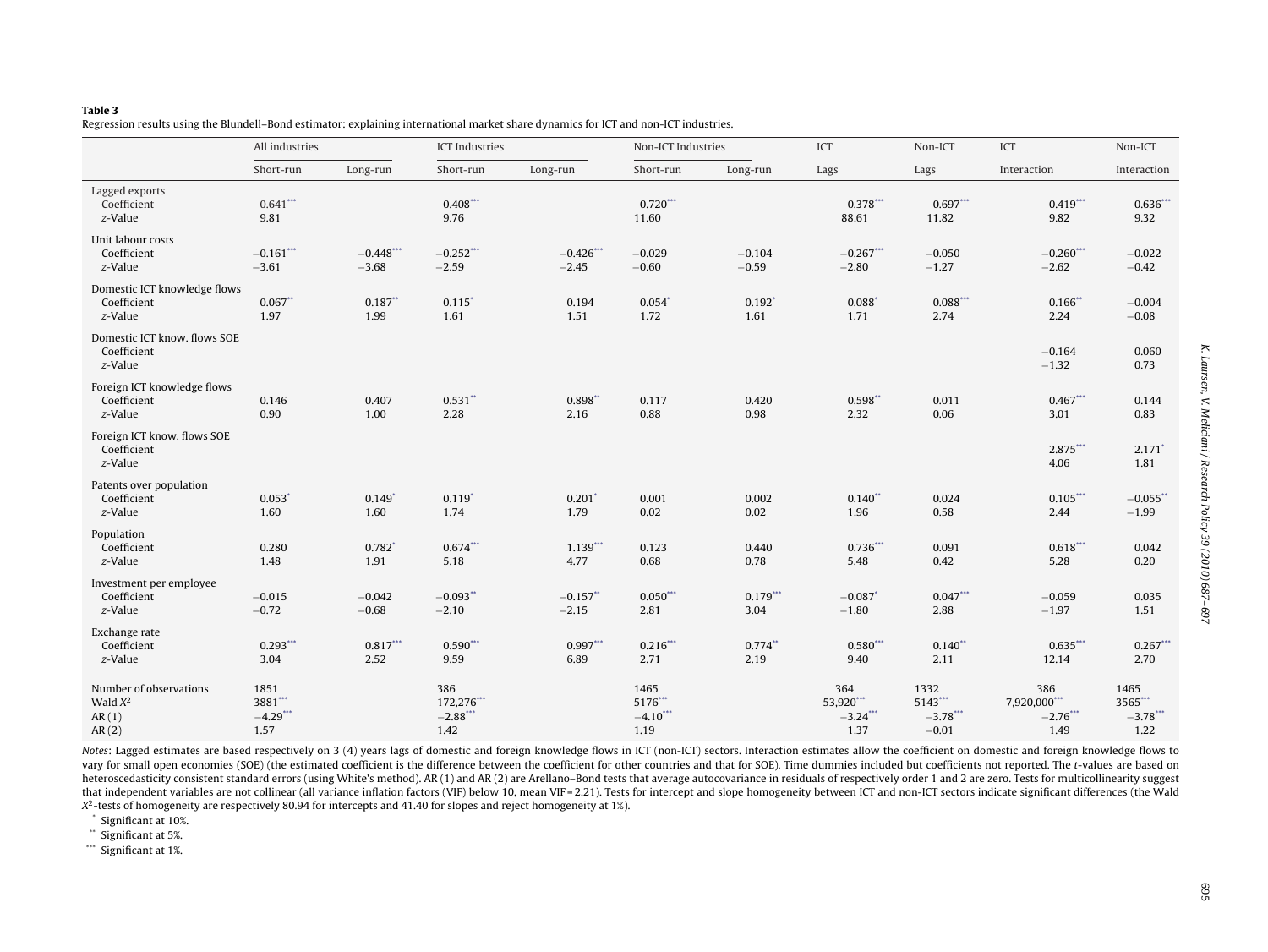### <span id="page-9-0"></span>**6. Conclusion**

This paper has focussed on the impact of ICT-related knowledge flows on international competitiveness. The main result of the paper is that such flows – both domestic and international – have a positive and significant impact on export shares in ICT-producing manufacturing industries. In other words, the positive effect of international knowledge flows seems to dominate in this case. When considering non-ICT industries domestic flows continue to have a significant impact on export shares, while international flows affect export shares only in a sub-set of countries (small open economies).

Overall, our results are consistent with those of previous empirical analyses on the determinants of export shares that highlight the crucial role of both cost and technology advantages (Fagerberg, 1988; Greenhalgh, 1990; Magnier and Toujas-Bernate, 1994; Amable and Verspagen, 1995; Anderton, 1999; Carlin et al., 2001). In this tradition, however, only few papers exist, examining knowledge flows at an industry level. At this level, [Laursen and](#page-10-0) Meliciani (2000) found that (trade-related) embodied technological domestic upstream and downstream knowledge flows play a positive and significant role on export shares in some industries (scale intensive and specialised supplier industries), while [Laursen and](#page-10-0) [Meliciani \(2002\)](#page-10-0) found that (also trade-related) embodied foreign knowledge flows do not play a significant role on bilateral trade in most industries. The results of this paper complement the previous results.

In fact, it seems that when we focus the attention on scientific disembodied knowledge flows and, in particular on ICT based knowledge flows, domestic knowledge flows appear to play an important role for export success in both ICT and non-ICT industries. Moreover, in contrast to the previous research ([Laursen](#page-10-0) [and Meliciani, 2002\),](#page-10-0) we find that international science-based knowledge flows also play a role in determining market share dynamics—in particular in ICT industries. This may depend on the fact that we are considering scientific rather than trade related knowledge flows (knowledge flows directly based on the exchange of ideas rather than on trading goods) and that this might be a better vehicle for the international diffusion of knowledge, particularly for small open countries that have invested in establishing international networks in ICT-related fields. Related, while previous studies have looked at knowledge flows broadly, in this paper, we have focussed on a specific set of knowledge flows—a set of flows that from a theoretical point of view should have pervasive effects across industries and countries.

Our findings concerning the importance of national and international knowledge flows as a result of the presence of a strong and ICT relevant national science-base, or the capability to develop international research networks in ICT-related fields, has important implications. First, in the context of trade performance, it appears that ICT is a pervasive technology, as domestic ICT flows have a positive impact on export market shares, not only in ICT producing industries, but also when considering all industries together. Second, the potential pervasive benefits linked to these technologies vary substantially across countries, consistent with the view of the crucial role played by the match between pervasive technologies and specific institutions that facilitate or hinder their diffusion ([Freeman and Perez, 1988; Bresnahan and Trajtenberg, 1995\).](#page-10-0) It is true – as previous studies on the impact of GPTs on productivity have shown – that the potential of the impact of the new technologies on international competitiveness may not have been fully realised yet. However, this study has shown that most larger European countries (with UK as the exception) have displayed a limited effort in performing scientific research in ICT-related fields as compared to the efforts made in the US, Canada and in Japan (see also, Dosi et al., 2006). The results of the paper suggest that it will be difficult for these European countries to exploit the benefits of these new technologies in international markets if they do not invert this negative trend. Finally, this study has demonstrated that small open economies may benefit from international knowledge flows in ICTrelated fields. It is, however, important to note that the benefit of international research in ICT is not a free lunch: Since participation in international networks is a precondition for gaining such benefits, it is simply not possible to take part in international collaboration with scientists of the leading countries, within the field of ICT, if local (national) investments in ICT-related science are not made.

This paper has come some way in analysing the role of national and international ICT knowledge flows as a determinant of international market share dynamics. Important aspects remain, nevertheless, unexplored. Despite the fact that analyses is difficult because of poor data availability, improvements involving the application of exports from services industries, and the use of FDIrelated knowledge flows as an independent variable, should be underscored as centrally important components for future research in this area.

### **Acknowledgements**

We wish to thank Robert Tijssen of the University of Leiden, The Netherlands, for providing us with the  $23 \times 23$  country breakdown of international co-publications. We wish to thank Bart Los, Bart Verspagen, Nick von Tunzelmann (the editor of this journal) and two anonymous referees for very valuable comments given on earlier versions of this paper. The usual caveats apply.

#### **References**

- Aghion, P., Howitt, P., Violante, G.L., 2002. General purpose technology and wage inequality. Journal of Economic Growth 7, 315–345.
- Agrawal, A., Cockburn, I., 2003. The anchor tenant hypothesis: exploring the role of large, local, R&D-intensive firms in regional innovation systems. International Journal of Industrial Organization 21, 1227–1253.
- Amable, B., Verspagen, B., 1995. The role of technology in market shares dynamics. Applied Economics 27, 197–204.
- Amendola, G., Dosi, G., Papagni, E., 1993. The dynamics of international competitiveness. Weltwirtschaftliches Archiv 129, 451–471.
- Anderton, B., 1999. Innovation, product quality, variety, and trade performance: an empirical analysis of Germany and the UK. Oxford Economic Papers 51, 152–167.
- Arundel, A., Geuna, A., 2004. Proximity and the use of public science by innovative European firms. Economics of Innovation and New Technology 13, 559–580. Audretsch, D.B., Feldman, M.P., 1996. R&D spillovers and the geography of innovation
- and production. American Economic Review 86, 630–640. Bassanini, A., Scarpetta, S., 2002. Growth, technological change, and ICT diffusion:
- recent evidence from OECD countries. Oxford Review of Economic Policy 18, 324–344.
- Blundell, R., Bond, S., 1998. Initial conditions and moment restrictions in dynamic panel data models. Journal of Econometrics 87, 115–143.
- Bowen, H.P., Leamer, E.E., Sveikauskas, L., 1987. Multicountry, multifactor tests of the factor abundance theory. The American Economic Review 77, 791–809.
- Bresnahan, T.F., Brynjolfsson, E., Hitt, L.M., 2002. Information technology, workplace organization, and the demand for skilled labor: firm-level evidence. Quarterly Journal of Economics 117, 339–376.
- Bresnahan, T.F., Trajtenberg, M., 1995. General purpose technologies: engines of growth. Journal of Econometrics 65, 83–108.
- Brynjolfsson, E., Hitt, L.M., 2000. Beyond computation: information technology, organizational transformation and business performance. Journal of Economic Perspectives 14, 23–48.
- Carlin, W., Glyn, A., Van Reenen, J., 2001. Export market performance of OECD countries: an empirical examination of the role of cost competitiveness. Economic Journal 111, 128–162.
- Castellacci, F., 2009. The interactions between national systems and sectoral patterns of innovation: a cross-country analysis of Pavitt's taxonomy. Journal of Evolutionary Economics 19, 321–347.
- Dosi, G., Llerena, P., Labini, M.S., 2006. The relationships between science, technologies and their industrial exploitation: an illustration through the myths and realities of the so-called 'European Paradox'. Research Policy 35, 1450–1464.
- Ebling, G., Janz, N., 1999. Export and Innovation Activities in the German Service Sector: Empirical Evidence at the Firm Level, No. 99-53. Center for European Economic Research (ZEW), Mannheim, http://ssrn.com/abstract=376220.
- Fagerberg, J., 1988. International competitiveness. Economic Journal 98, 355–374.